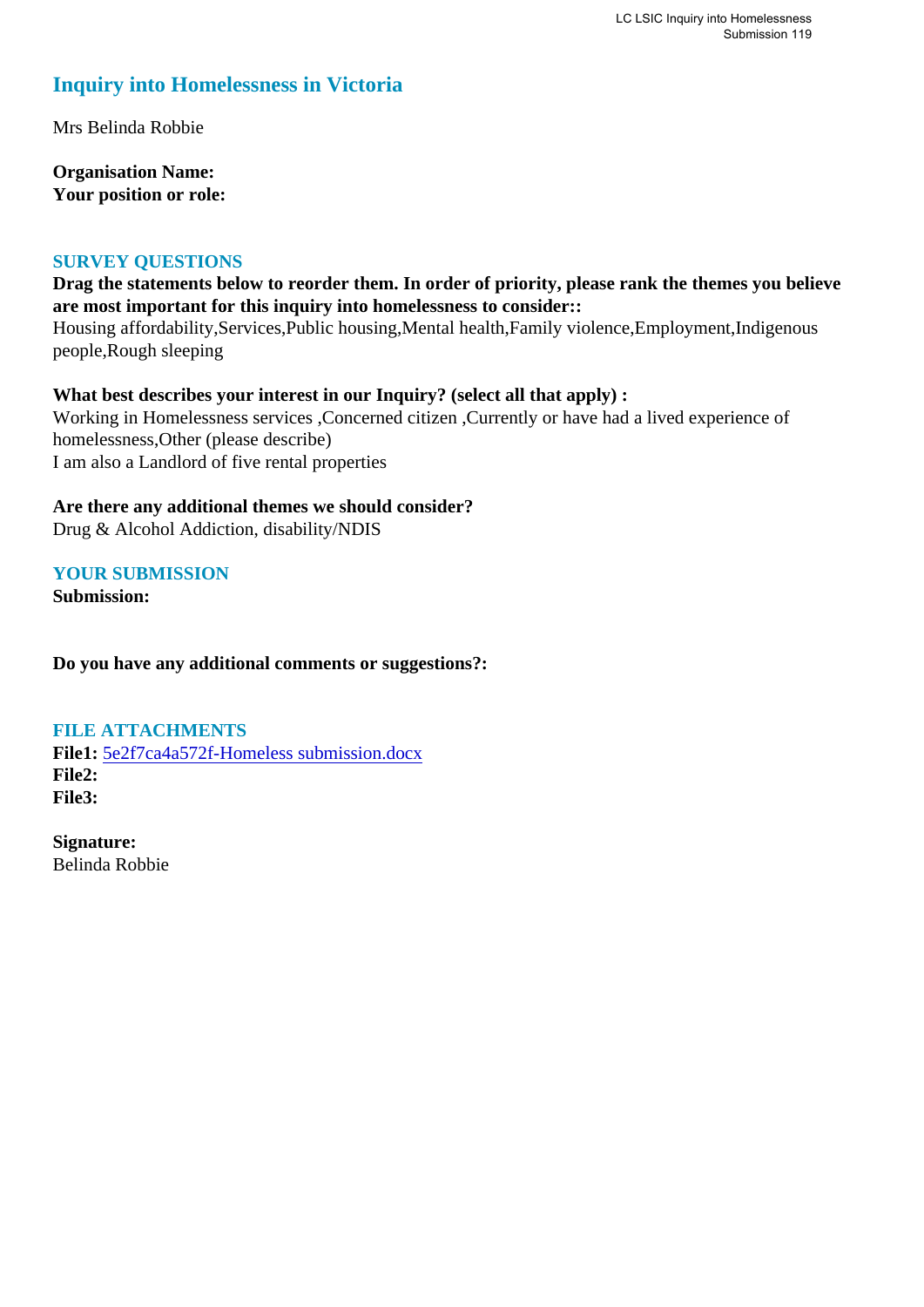For the past ten years I have worked as a homeless case manager for The Salvation Army providing support and temporary accommodation for single women and children. Over this time I have seen the significant impact of the steady rise in living expenses & rent with a much higher volume of working‐class families coming through our service because they simply cannot make ends meet.

With rent rapidly increasing and the vacancy rate decreasing, affordable housing is diminishing as more and more families are pushed out of the rental market. In the regional town of Ballarat, Victoria the average rent per week for a basic three bedroom house is \$300. Inflation of government benefits & employment rates is nowhere near in line with how quickly rent is rising.

Very little public housing stock has been added to the pool in our town over the last ten years sending the number of homeless families & individuals on the wait list for priority housing skyrocketing. The families we support are waiting for public housing for a minimum of 12mths and up to 5yrs. This clogs the system with families stuck in transitional housing limbo and leaving services inundated with new referrals everyday and nowhere to house them. Our Housing Establishment Funds are quickly consumed by covering the cost of motel & caravan park accommodation to keep these families safe. We have more recently had to resort to accessing Family Violence funding to cover long periods of crisis accommodation because there was no other option, this funding could be better utilised to meet other FV related needs for the family if we were able to adequately accommodate them.

The public housing properties we do have, for the most part are in disrepair due to age, constant vandalising, and arson. The majority are grouped together forming ghetto communities that breeds crime and anti‐social behaviour. We need houses (lots of them) where families can feel safe, at home and take pride in their surroundings. We need public housing that is interspersed with private rental and home owners to foster a positive community atmosphere. They require housing with easy access to public transport, education, employment, specialist services and shopping precincts. This is vital if we are to encourage these families & provide incentives to better themselves, look to a brighter future and move on from public housing so that public housing is viewed more as a stepping stone rather than a final destination. When I lived in public housing from the age of 18, I was fortunate to be provided with a property in a private residential street, I had some wonderful neighbours and access to all of the things I mentioned, I had my first child there and it was our home for 8yrs while I attained a education, worked, saved, and bought my first home! Many of those who enter into public housing need ongoing case managements for longer periods of time to ensure they are settled, can maintain the tenancy and help to work towards longer-term goals now that their basic needs are met. Unfortunately services are not adequately funded to provide that support, our being one example where my program is funded for only 6wks support from time I receive the referral… very little can be achieved in this time given the limited housing options, we'd be barely even scratching the surface in 6wks to be able to meet the most basic of needs. Despite our funding limitations we cannot simply leave families in the streets… so we do continue to work with them beyond 6wks and up to 12mths in some cases just to get them into transitional housing. We then close and re‐open the support mths‐years later to help them move into public housing but do not have the capacity to support them beyond a few weeks into that tenancy. What often happens is the tenancy eventually dissolves, they are evicted back into homelessness and away we go again. We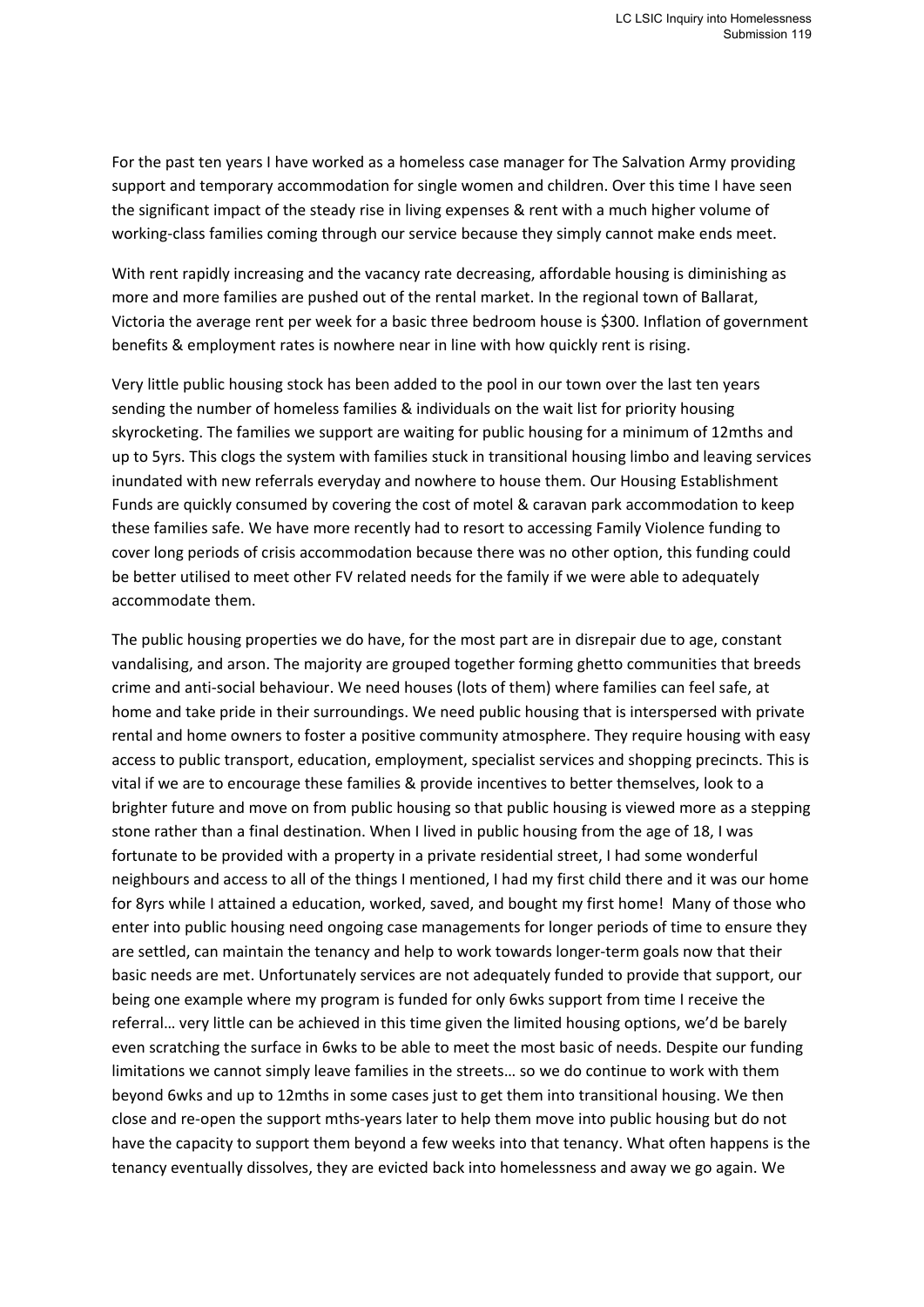have had the same families come back through our service up to 5-6 times! Or we eventually get their grown children presenting & the problem becomes generational. We need more early intervention programs to break the cycle. In other cases, parents have their children removed from their care simply because they are homeless, this impacts our already under‐resourced, overworked child protection system.

We need more affordable housing programs & stock, currently agencies like Haven, Tebter, are at capacity & the very few affordable housing vacancies that do surface are inundated with up to thirty applicants which can basically rule out anyone that is unemployed or single as they are unlikely to even get a look in. Alternatively offer landlords incentives to rent to low-income families with buildto‐rent schemes.

Up to 50% of the families we support are victims of FV, I believe this is not because family violence has increased but due to more women speaking out, coming forward and asking for help. I am pleased that more recently we have been fortunate to access funding ‐ Flexible Support Packages to help these families however as mentioned earlier at times these funds are quickly utilised just keeping a roof over their head rather than put to better use to address the underlying issues to prevent them repeating the cycle of abuse.

In my experience in working with vulnerable individuals who have serious undiagnosed mental health conditions & due to their mental health are unaware themselves they have a condition, the pathways to access the treatment they need has been difficult. If the individual is unaware they need help, they may be unwilling to voluntary seek treatment. Even when as a support worker I have identified individuals who are clearly delusional or very unwell, it has been difficult to get them diagnosed as the current system will only respond to those who are a danger to themselves or others as an involuntary patient. I recently had to advise one mother who's daughter refuses to acknowledge her illness or accept treatment to call an ambulance just so she can be assessed by the public mental health system. Because the mental health team won't come to a client to respond unless they become a serious danger. Despite my repeated attempts to seek help from the public system for another client whom was a diagnosed schizophrenic and had ceased taking her medication, she did not receive any treatment until she ended up wandering aimlessly around the city and was picked up by authorities & hospitalised. We should be able to get these types of people treated before it gets to that stage. At times when I had requested help for her, she was delusional and hallucinating. How can we expect a person who is so unwell to realise they need treatment? Shouldn't the advocacy of a skilled service worker be enough for Mental health professionals to respond by coming to see that person and conduct an assessment?

We need more dual diagnosis programs, so the mental health & Drug and alcohol services do not pass the buck, this is confusing and unhelpful for the individuals suffering. We need more in‐patient beds to accommodate the seriously ill so they are not turned away because of lack of resources. We need supported accommodation for the mentally ill so they can have someone guiding them to live independently. Another example of a woman our service recently supported where her child was removed and she became homeless due to an undiagnosed mental health condition, the woman does not acknowledge or is unaware she is unwell. She cannot function on a day‐today basis without case management support. Yet once again she is left by the wayside because she will not voluntarily accept medical treatment or take her medication. We do not have the capacity to support her